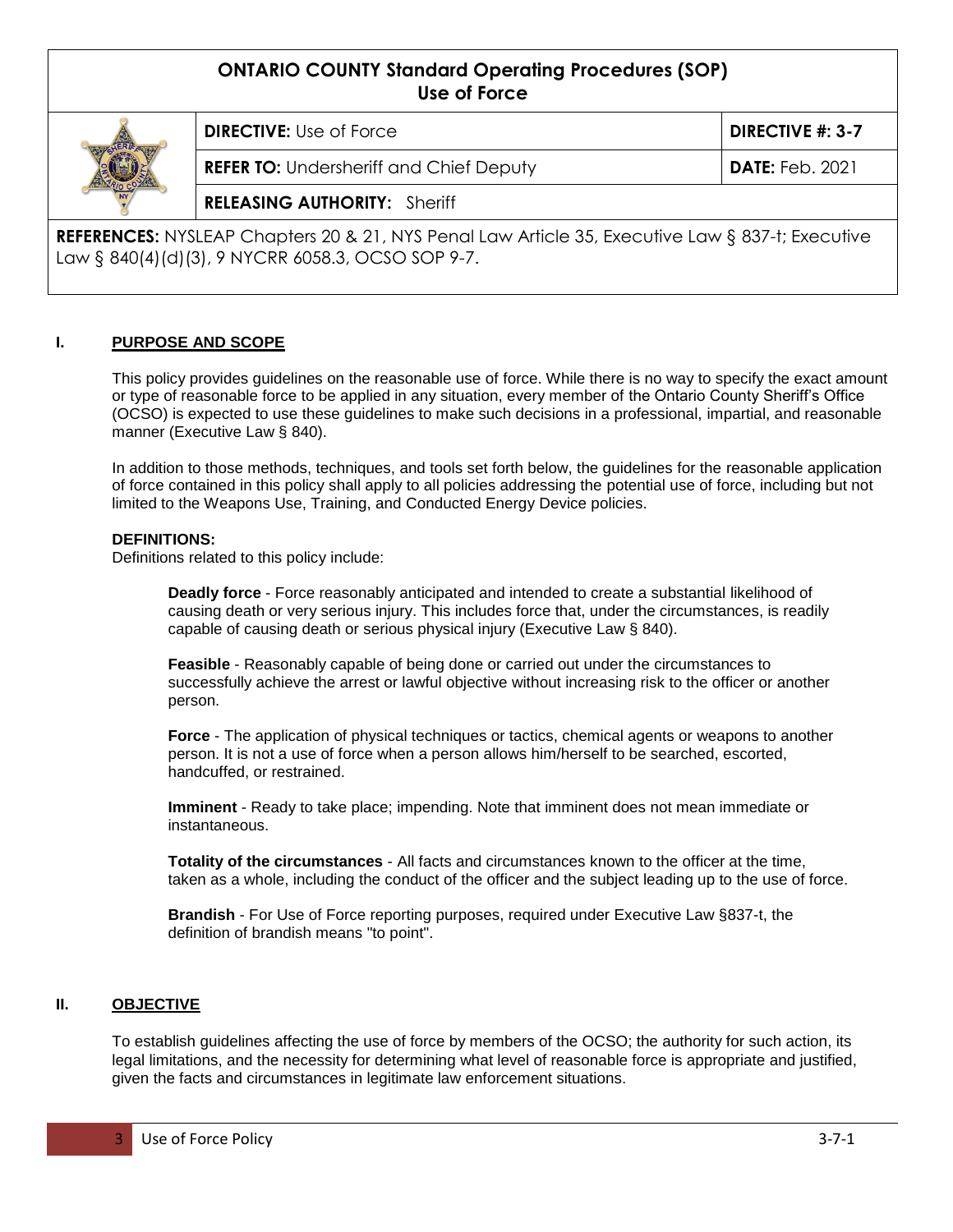# **III. POLICY**

- **A. Use of Force**: Deputies shall use only that amount of force that is reasonable, given the facts and circumstances perceived by the Deputy at the time of the event, to accomplish a legitimate law enforcement purpose.
	- a. The reasonableness of force will be judged from the perspective of an objectively reasonable Deputy on the scene at the time of the incident. Any evaluation of reasonableness must allow for the fact that Deputies are often forced to make split-second decisions about the amount of force that reasonably appears necessary in a particular situation, with limited information and in circumstances that are tense, uncertain and rapidly evolving.
	- b. Given that no policy can realistically predict every possible situation a Deputy might encounter, Deputies are entrusted to use de-escalation techniques and well-reasoned decision-making skills, during various law enforcement scenarios.
	- c. It is recognized that circumstances may arise in which Deputies reasonably believe that it would be impractical or ineffective to use any of the tools, weapons or methods provided by this office. Deputies may find it more effective or reasonable to improvise their response to rapidly unfolding conditions that they are confronting. In such circumstances, the use of any improvised device or method must nonetheless be reasonable and utilized only to the degree that reasonably appears necessary to accomplish a legitimate law enforcement purpose.
	- d. While the ultimate objective of every law enforcement encounter is to make every attempt to deescalate a situation and avoid or minimize injury by utilizing their varying training in such techniques, nothing in this policy requires a Deputy to retreat or be exposed to possible physical injury before applying reasonable force.
	- e. While there is no way to specify the exact amount or type of reasonable force to be applied in any situation, every member of the OCSO is expected to use the guidelines of this policy in conjunction with the legal standards set forth in Article 35 of the New York State Penal Law and OCSO's high standards of training, accountability and competency to make such decisions in a professional, impartial, and reasonable manner.
	- f. It is the responsibility of each member to be thoroughly familiar with the conduct described in Article 35, with the definitions pertinent thereto which appear in Articles 10, 35 and 265 of the Penal Law, and with OCSO training and policy as stated.
	- g. It is the utmost priority and philosophy of the Ontario County Sheriff's Office to protect and serve all individuals regardless of race, color, religion (creed), gender, gender expression, age, national origin (ancestry), disability, marital status, sexual orientation, or military status. Furthermore, it is the OCSO mission for all employees to respect the inherent life, liberty, dignity, and worth of all individuals by preserving human life, and by conducting their duties without prejudice.
- **B. Duty to Intercede:** Any Deputy present and observing another police/peace officer using force that is clearly beyond that which is objectively reasonable under the circumstances shall, when in a position to do so, intercede to prevent the use of unreasonable force. A Deputy who observes another police/peace officer use force that exceeds the degree of force permitted by law should promptly report these observations to a supervisor.
- **C. USE OF FORCE TO EFFECT AN ARREST:** A police Deputy or a peace Deputy may use reasonable physical force to effect an arrest, prevent escape of a person from custody, or in defense of self or others from current, active, and immediate physical force (Penal Law § 35.30).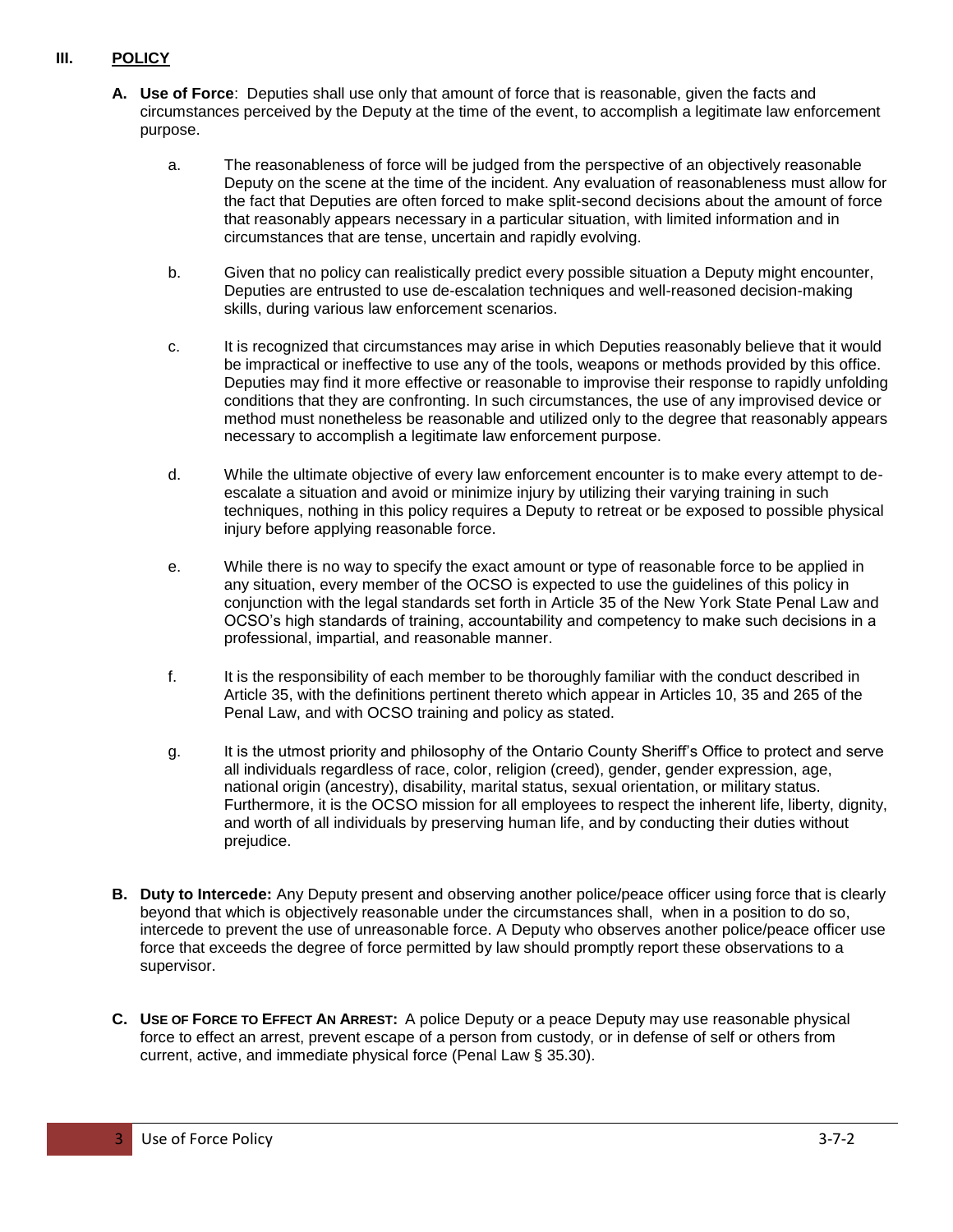Force shall not be used by a Deputy under the following circumstances:

(a) To extract an item from the anus or vagina of a subject without a warrant, except where exigent circumstances are present.

(b) To coerce a confession from a subject in custody.

(c) To obtain blood, saliva, urine, or other bodily fluid or cells from an individual for scientific testing in lieu of a court order where required.

(d) In a manner that is punitive and/or retaliatory during situations involving fleeing suspects, resisting arrest, showing disrespect for officers, or other similar circumstances.

# **D. FACTORS USED TO DETERMINE THE REASONABLENESS OF FORCE**

When determining whether to apply force and evaluating whether a Deputy has used reasonable force, a number of factors should be taken into consideration, as time and circumstances permit.

These factors include, but are not limited to:

- (a) Immediacy and severity of the threat to Deputies or others.
- (b) The conduct of the individual being confronted, as reasonably perceived by the Deputy at the time.

(c) Deputy/subject factors (e.g., age, size, relative strength, skill level, injuries sustained, level of exhaustion or fatigue, the number of Deputies available vs. subjects).

(d) The effects of drugs or alcohol.

(e) Individual's mental state or capacity.

(f) Proximity of weapons or dangerous improvised devices.

(g) The degree to which the individual has been effectively restrained and his/her ability to resist despite being restrained.

(h) The availability of other options and their possible effectiveness.

- (i) Seriousness of the suspected offense or reason for contact with the individual.
- (j) Training and experience of the Deputy.
- (k) Potential for injury to Deputies, suspects and others.

(l) Whether the individual appears to be resisting, attempting to evade arrest by flight or is attacking the Deputy.

(m) The risk and reasonably foreseeable consequences of escape.

(n) The apparent need for immediate control of the individual or a prompt resolution of the situation.

(o) Whether the conduct of the individual being confronted no longer reasonably appears to pose a current, active, and immediate threat to the Deputy or others.

- (p) Prior contacts with the individual or awareness of any propensity for violence.
- (q) Any other exigent circumstances.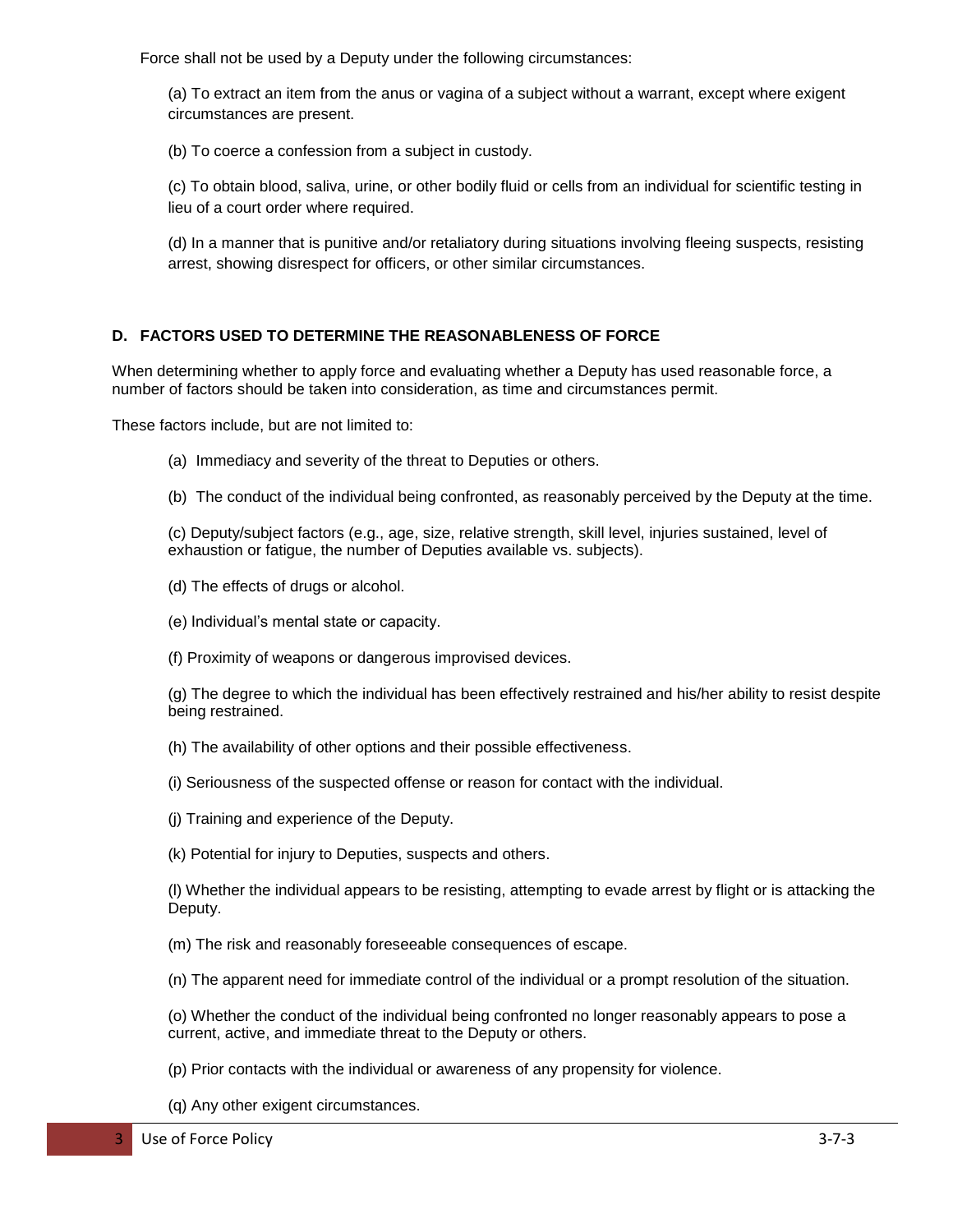# **E. PAIN COMPLIANCE TECHNIQUES**

Pain compliance techniques are techniques to gain compliance without the use of non-lethal techniques such as deploying of a Taser, or the use of O.C. spray. These techniques are designed to cause short-term discomfort for lawful compliance purposes without requiring medical intervention or causing any lasting effects. Pain Compliance Techniques may be effective in controlling a physically or actively resisting individual. Deputies may only apply those pain compliance techniques for which they have successfully completed department-approved training. Deputies utilizing any pain compliance technique should consider:

- (a) The degree to which the application of the technique may be controlled given the level of resistance.
- (b) Whether the individual can comply with the direction or orders of the Deputy.
- (c) Whether the individual has been given sufficient opportunity to comply.

The application of any pain compliance technique shall be discontinued once the Deputy determines that compliance has been achieved.

### **F. DEADLY FORCE APPLICATIONS**

Notwithstanding the fact that Section 35.30 of the New York State Penal Law permits a police Deputy to use deadly physical force in the prevention of certain crimes; it shall be the policy of the Ontario County Sheriff's Office that members use deadly physical force **only** when the member reasonably believes that the action is necessary in the defense of human life, including the Deputy's own life, or in defense of any person in immediate danger of serious physical injury.

Use of deadly force is justified in the following circumstances:

(a) A Deputy may use deadly force to protect him/herself or others from what he/she reasonably believes would be a current, active, and immediate threat of death or serious bodily injury.

(b) Current, active, and immediate does not mean immediate or instantaneous. A current, active, and immediate danger may exist even if the suspect is not at that very moment pointing a weapon at someone. For example, a current, active, and immediate danger may exist if a Deputy reasonably believes any of the following:

1. The individual has a weapon or is attempting to access one and it is reasonable to believe the individual intends to use it against the Deputy or another person.

2. The individual is capable of causing serious bodily injury or death without a weapon and it is reasonable to believe the individual intends to do so.

## **G. SHOOTING AT OR FROM MOVING VEHICLES**

Shots fired at or from a moving vehicle are rarely effective. Deputies should move out of the path of an approaching vehicle instead of discharging their firearm at the vehicle or any of its occupants.

A Deputy should only discharge a firearm at a moving vehicle or its occupants when the Deputy reasonably believes there are no other reasonable means available to avert the threat of the vehicle, or if deadly force other than the vehicle is directed at the Deputy or others.

Deputies should not shoot at any part of a vehicle in an attempt to disable the vehicle.

#### **H. CAROTID CONTROL HOLD**

The application of the carotid control hold and/or "choke hold" is not a technique trained or used by members of the OCSO.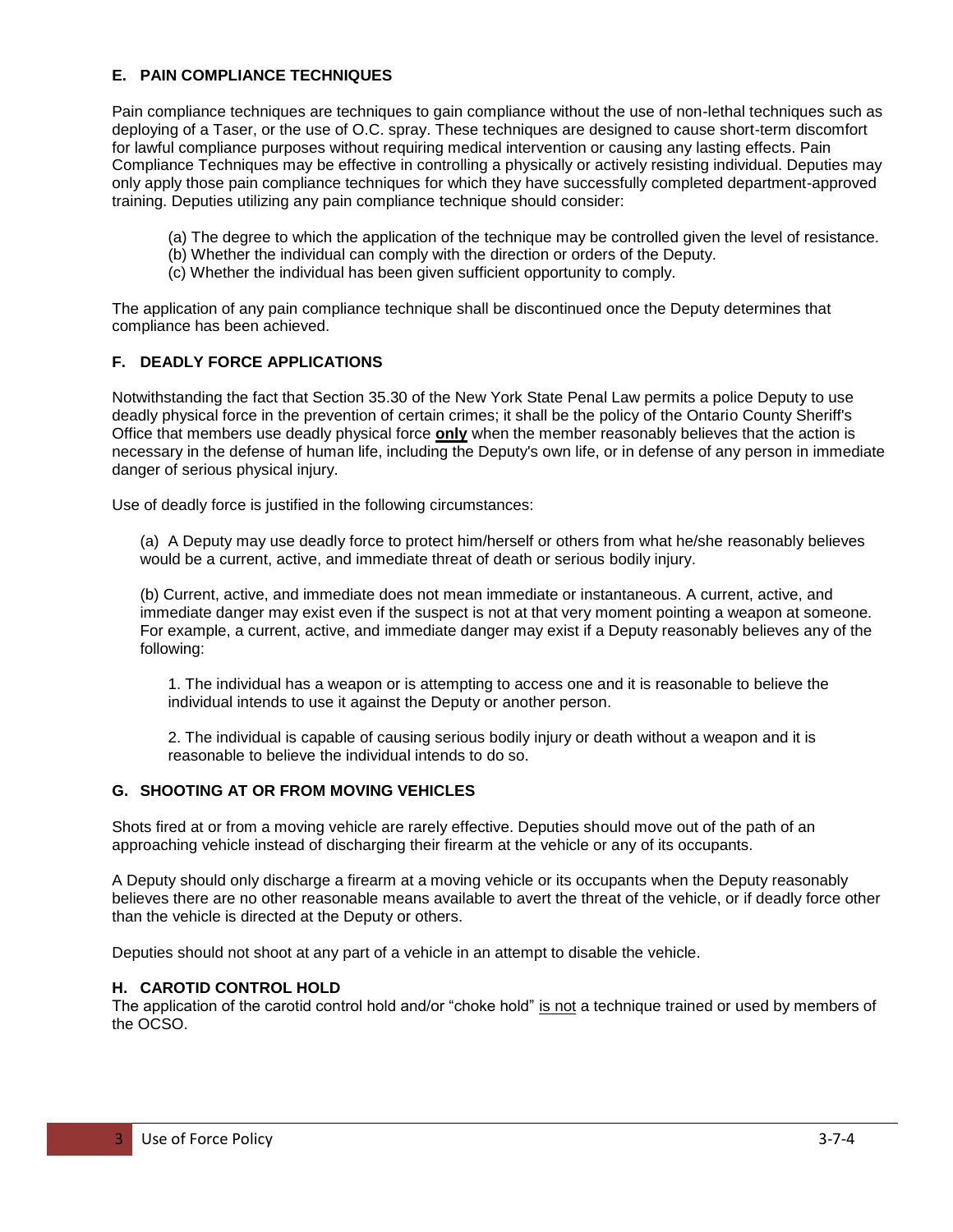# **I. REPORTING THE USE OF FORCE**

Any use of force by a member of this office shall be documented promptly, completely and accurately in an appropriate report, depending on the nature of the incident. The Deputy should articulate the factors perceived and why he/she believed the use of force was reasonable under the circumstances. To collect data for purposes of training, resource allocation, analysis and related purposes, the OCSO may require the completion of additional report forms, as specified in OCSO policy, procedure or law (Executive Law § 840).

Any employee using physical force pursuant to his/her duties as a law enforcement Deputy, whether on or off duty, shall report or cause to be reported all facts relative to the incident on a Subject Resistance Report.

## **J. NOTIFICATIONS TO SUPERVISORS**

Supervisory notification shall be made as soon as practicable following the application of force. In the case of offduty incidents the Deputy shall make the incident known to the on-duty supervising Deputy.

# **K. MEDICAL CONSIDERATIONS**

Prior to booking or release, medical assistance shall be obtained for any person who exhibits signs of physical distress, has sustained visible injury, expresses a complaint of injury or continuing pain, or was rendered unconscious. Any individual exhibiting signs of physical distress after an encounter should be continuously monitored until he/she can be medically assessed.

Based upon the Deputy's initial assessment of the nature and extent of the individual's injuries, medical assistance may consist of examination by an emergency medical services provider or medical personnel at a hospital or jail. If any such individual refuses medical attention, such a refusal shall be fully documented in related reports and, whenever practicable, should be witnessed by another Deputy and/or medical personnel. If a recording is made of the contact or an interview with the individual, any refusal should be included in the recording, if possible.

The on-scene supervisor, or if not available, the primary handling Deputy shall ensure that any person providing medical care or receiving custody of a person following any use of force is informed that the person was subjected to force. This notification shall include a description of the force used and any other circumstances the Deputy reasonably believes would be potential safety or medical risks to the subject (e.g., prolonged struggle, extreme agitation, impaired respiration).

Individuals who exhibit extreme agitation, violent irrational behavior accompanied by profuse sweating, extraordinary strength beyond their physical characteristics and imperviousness to pain (sometimes called "excited delirium"), or who require a protracted physical encounter with multiple Deputies to be brought under control, may be at an increased risk of sudden death. Calls involving these persons should be considered medical emergencies. Deputies who reasonably suspect a medical emergency should request medical assistance as soon as practicable and have medical personnel stage away.

When an individual refuses medical treatment for obvious injuries, such refusal, whenever possible, should be in the presence of/witnessed by medical personnel and so noted by the Deputy on the Subject Resistance Report. In instances where the subject has an apparent serious physical injury and refuses medical treatment due to possible mental illness, intoxication, or drug impairment the Deputy shall consider applying Section 9.41 of the New York State Mental Hygiene Law.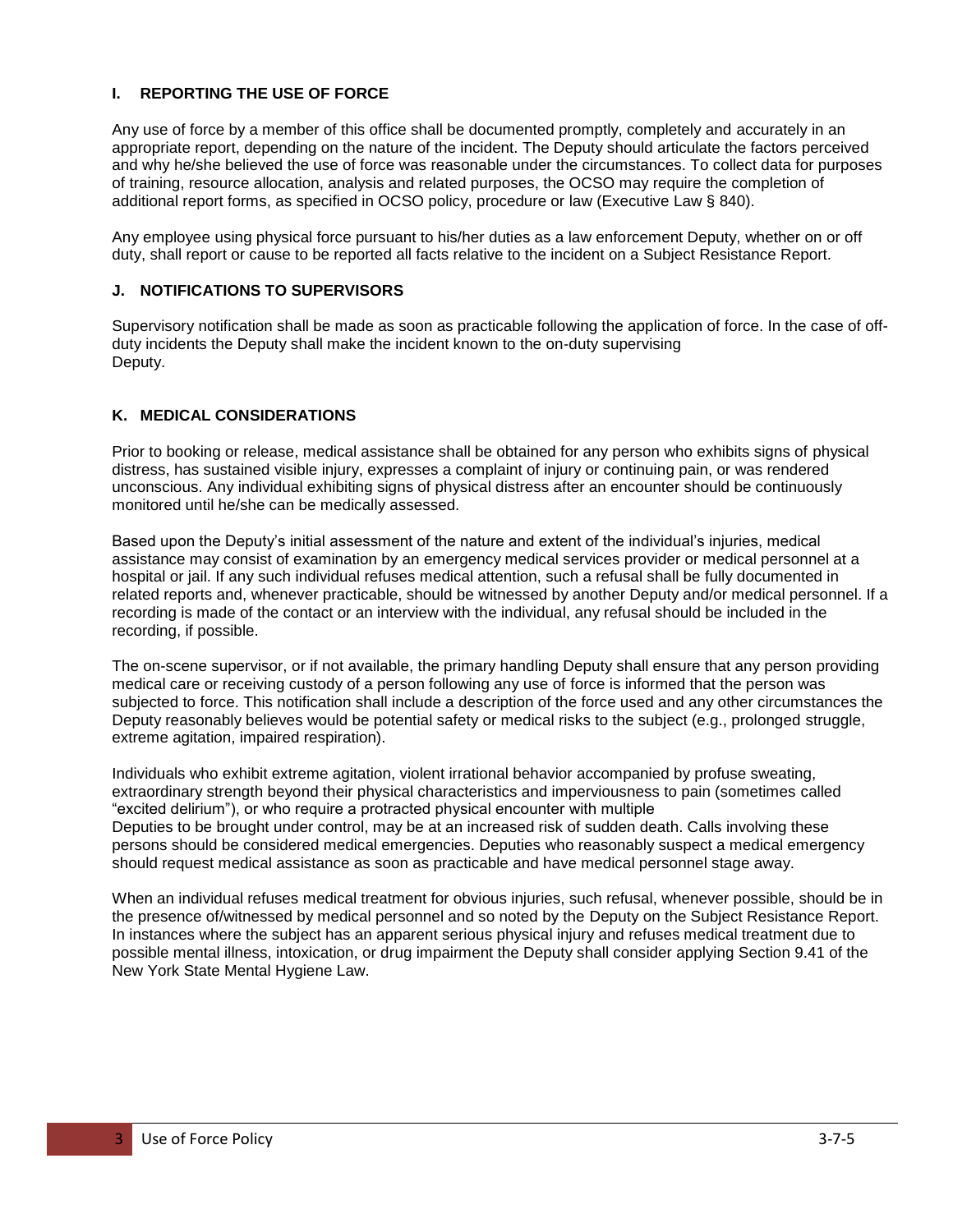## **L. SUPERVISOR RESPONSIBILITIES**

When a supervisor is able to respond to an incident in which there has been a reported application of force, the supervisor is expected to (Executive Law § 840):

(a) Obtain the basic facts from the involved Deputies. Absent an allegation of misconduct or excessive force, this will be considered a routine contact in the normal course of duties.

(b) Ensure that any injured parties are examined and treated.

(c) When possible, separately obtain a recorded interview with the individual upon whom force was applied. If this interview is conducted without the individual having voluntarily waived his/her Miranda rights, the following shall apply:

1. The content of the interview should not be summarized or included in any related criminal charges.

2. The fact that a recorded interview was conducted should be documented in a property or other report.

3. The recording of the interview should be distinctly marked for retention until all potential for civil litigation has expired.

(d) Once any initial medical assessment has been completed or first aid has been rendered, ensure that photographs have been taken of any areas involving visible injury or complaint of pain, as well as overall photographs of uninjured areas. A photo showing no injury may be as important as a photo showing injury. These photographs should be retained until all potential for civil litigation has expired.

(e) Identify any witnesses not already included in related reports, including any Deputies present at the incident.

(f) Review and approve all related reports. Supervisors should require that Deputies who engaged in the use of force submit the appropriate report.

(g) Determine if there is any indication that the individual may pursue civil litigation. If there is an indication of potential civil litigation, the supervisor should complete and route a notification of a potential claim through the appropriate channels.

(h) Evaluate the circumstances surrounding the incident and initiate an administrative investigation if there is a question of policy noncompliance or if for any reason further investigation may be appropriate.

1. Disciplinary actions will be consistent with any applicable disciplinary guidelines and collective bargaining agreements. In the event that a supervisor is unable to respond to the scene of an incident involving the reported application of force, the supervisor is still expected to complete as many of the above items as circumstances permit.

### **M. COMMAND STAFF RESPONSIBILITY**

The Undersheriff shall review each use of force by any personnel to ensure compliance with this policy and to address any training issues and should ensure that there is enough information to meet the use of force reporting requirements for the DCJS (Executive Law § 837-t; 9 NYCRR 6058.3).